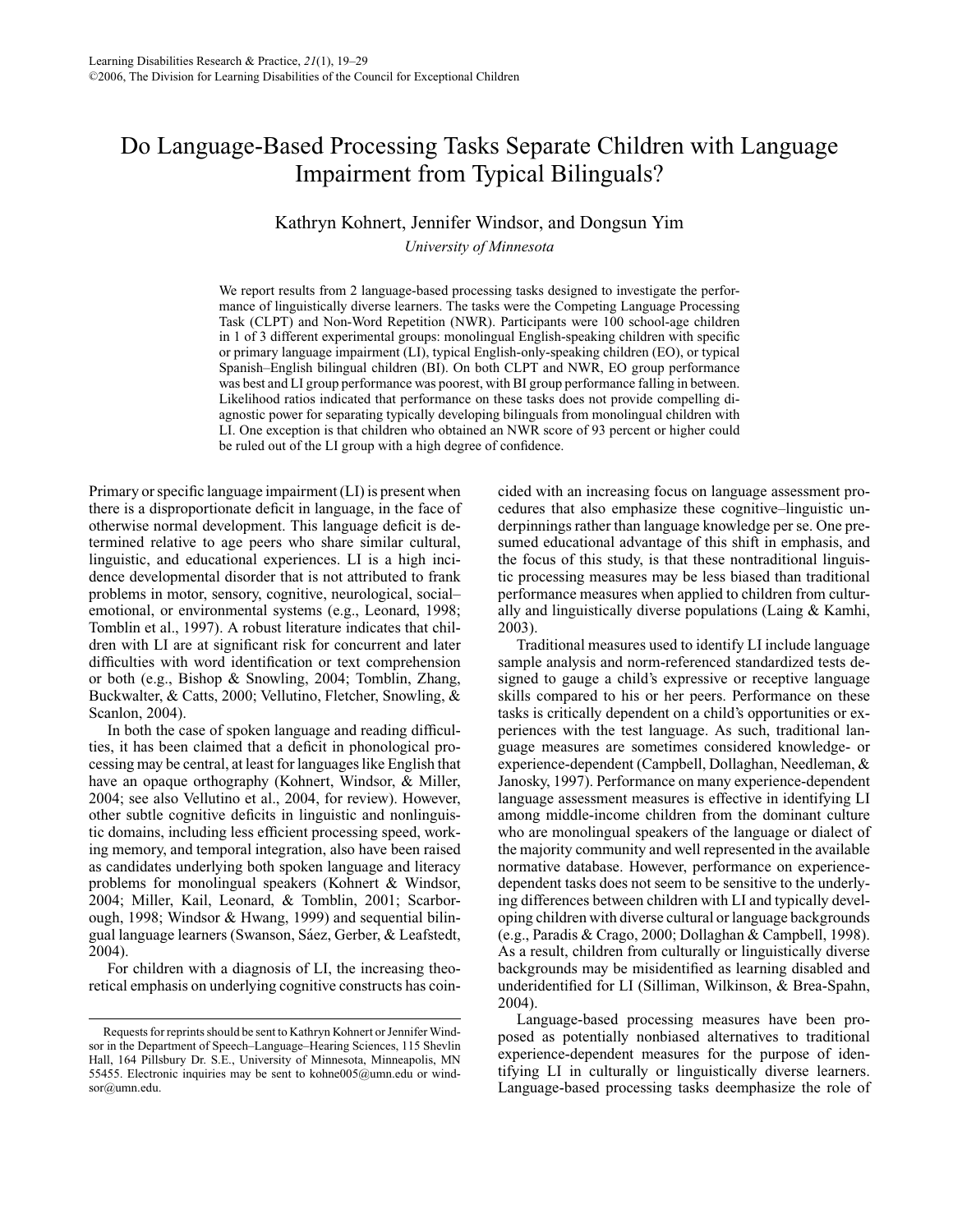prior knowledge or experience by using linguistic units intended to be equally familiar to participants (such as highfrequency vocabulary) or equally unfamiliar to participants (such as nonsense words that do not exist in the test language) (Kohnert, 2004). The idea is to level the playing field and minimize the role that prior language experience may have on performance (Campbell et al., 1997). If the role of previous experience on task performance can be minimized at the same time that sensitivity to the presence of LI is maintained, then language-based processing tasks present a viable option for reducing assessment bias in a culturally or linguistically diverse population.

However, a recent study by Windsor and Kohnert (2004) suggests that not all language-based processing tasks differentiate the language profiles of children with LI and typically developing children learning a second language. Windsor and Kohnert administered spoken word recognition and picture naming tasks to monolingual English-speaking children with and without LI and to Spanish–English bilingual children without LI. Even for very common stimulus items, such as *pig*, *house*, or *hair*, neither word recognition accuracy nor response time separated monolingual children with LI from typical bilingual children. Similarly, there was equivalent performance between these two groups of children in the picture naming task, with both groups performing below that of their typical monolingual peers. These findings suggest that not all processing tasks that incorporate linguistic stimuli are equally effective in overcoming assessment bias.

The purpose of the current study is to determine if two prominent language-based processing measures separate children with LI from typically developing Spanish–English bilingual peers. The two tasks examined in this study are the Competing Language Processing Task (CLPT) and Non-Word Repetition (NWR). These tasks have received considerable attention in the literature for their potential to separate monolingual children with LI from their typically developing age and language-matched peers (e.g., Conti-Ramsden, 2003; Ellis Weismer, 1996; Ellis Weismer, Evans, & Hesketh, 1999; Gathercole & Baddeley, 1990). Performance on both CLPT and NWR tasks presumably relies on the processing of very basic linguistic information. There are differences, however, in the nature of the stimuli and the type of processing to be done across these two measures.

The CLPT is a listening span measure for children developed by Gaulin and Campbell (1994), based on the adult reading and listening span tasks of Daneman and Carpenter (1980). In CLPT, children are asked to recall linguistic information (repeat the last words in an increasing number of sentences) after responding to the veracity of each sentence (e.g., "Pumpkins are purple"). The two dependent variables are accuracy of word recall and yes/no sentence judgments. Stimulus items are high frequency vocabulary words embedded in simple sentences (see Campbell et al., 1997, for review). CLPT has been most closely linked to models of functional working memory because children are required to perform two operations simultaneously—to store increasing numbers of lexical items at the same time they process incoming information. As noted by Montgomery (2002), however, the CLPT task emphasizes storage rather than processing because the yes/no sentence judgments do not increase in difficulty throughout the task.

In NWR, children imitate strings of phonemes or nonsense words. These nonwords adhere to the phonotactic constraints of the test language in that they use conventional speech sounds combined in permissible ways, but have no semantic value. The dependent variable in NWR is the number or percent of phonemes correctly produced. The NWR task is most often associated with theoretical models of phonological working memory (e.g., Gathercole & Baddely, 1990; Gathercole, Willis, Baddeley, & Emslie, 1994), although phonological discrimination skills, articulatory output, and long-term lexical knowledge can also affect task performance (e.g., James, van Steenbrugge, & Chiveralls, 1994; Snowling, Chiat, & Hulme, 1991). NWR is assumed to emphasize the ability to keep phonological material available long enough for higher-level lexical and sentence processing to take place. The specific NWR task we employ is the task developed by Dollaghan and Campbell (1998), which has received most attention in the LI literature. For CLPT as well as NWR, our primary concern here is with the potential value of NWR and CLPT tasks as nonbiased assessment measures for linguistically diverse learners.

## **CLPT and NWR Performance by Diverse Learners**

An increasing literature base suggests that CLPT and NWR may be robust assessment measures in some culturally and linguistically diverse populations. Campbell et al. (1997) compared the performance of "majority" (White) children and "minority" (primarily African American) children on an experience-dependent measure of language, the Oral Language Scales (OLS) from the Woodcock Language Proficiency Battery–Revised (Woodcock, 1991), along with CLPT and NWR. Participants were 156 typically developing 11- to 14-year-old monolingual English-speaking boys. Betweengroup comparisons revealed significant differences favoring majority children on the OLS, the experience-dependent measure of language. In contrast, there were no differences in performance between these typically developing majority and minority children on the two processing-dependent measures. Dialectal variation between majority and minority groups was not directly assessed; therefore, the viability of performance on CLPT and NWR tasks to separate dialectally or culturally diverse children was inferred from the race-based group assignment.

In a subsequent study, Dollaghan and Campbell (1998) investigated the sensitivity and specificity of NWR performance to LI in 6- to 9-year-old African American and White children. Children were either typically developing or had a diagnosis of LI. The LI group was a clinically referred sample, with eligibility for language intervention used as the sole criterion for LI. All children were monolingual English speakers, and potential dialectal differences were not reported. For present purposes, the most significant finding was that NWR performance was both sensitive and specific to LI, independent of participant race. Researchers found a likelihood ratio of 25.15 and a posttest probability of a little greater than 95 percent that children scoring less than or equal to 70 percent correct on NWR had LI. That is, children with 70 percent or lower accuracy were 25 times more likely to come from the LI group as compared to their typically developing peers, indicating compelling diagnostic value for this task. In contrast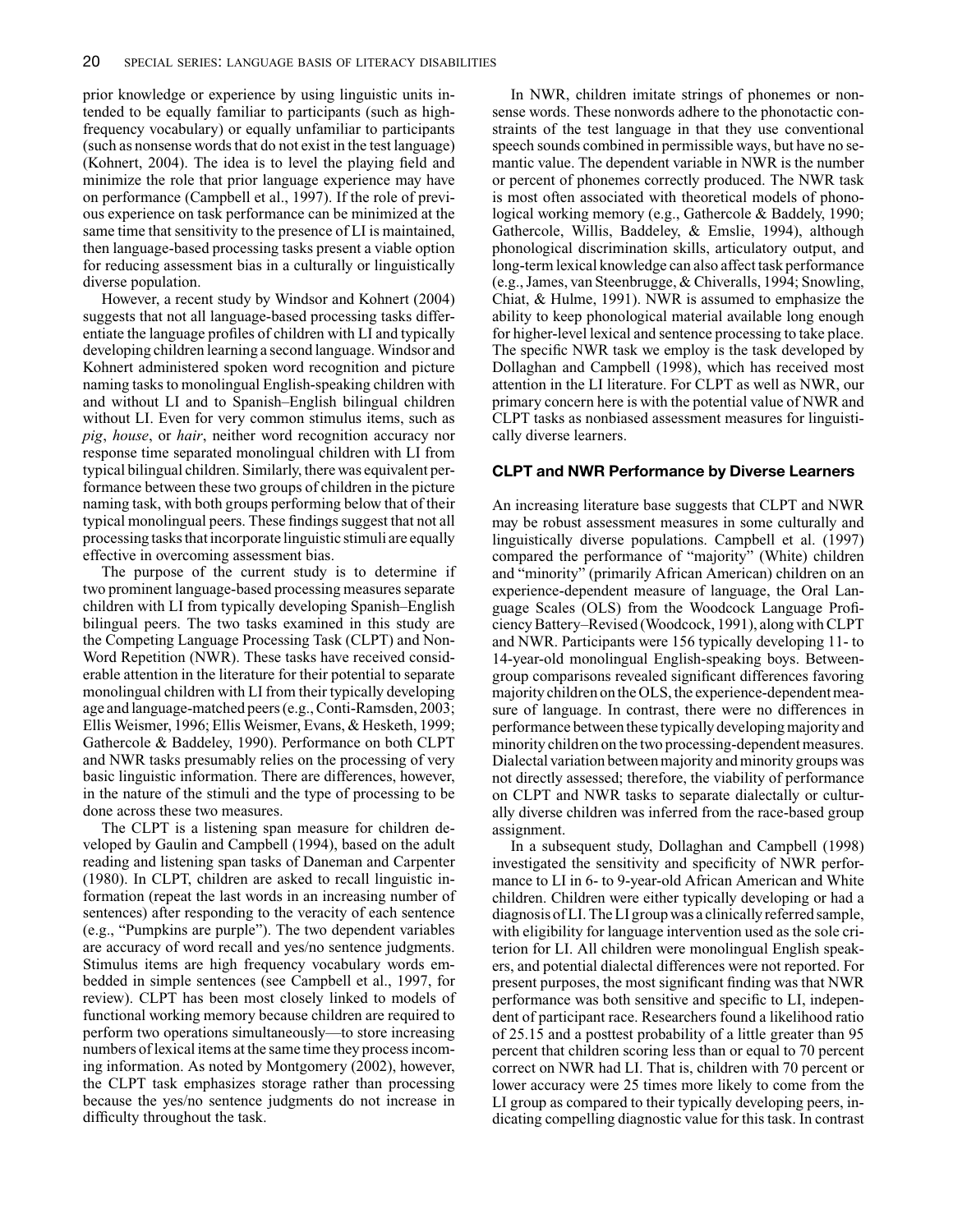to the clear separation between LI and typically developing children on NWR, there was significant overlap between LI and typical performance for African American children on the Test of Language Development–2 (TOLD-2; Hammill & Newcomer, 1988), a standardized experience-based language measure. These results clearly indicated that NWR was a much more sensitive and specific measure of LI in racially, and presumably culturally, diverse children in this age range.

Ellis Weismer et al. (2000) investigated NWR performance in 581 school-age children (mean age  $= 7$  years 11 months). Participants were all monolingual speakers of English, but represented various ethnic/racial and economic backgrounds. Children of color made up approximately 15 percent of the sample. Results indicated a clear advantage for majority children on the standardized experience-dependent language measures, which included the Peabody Picture Vocabulary Test–Revised (PPVT-R; Dunn & Dunn, 1981), the Comprehensive Receptive and Expressive Test (CREVT; Wallace & Hammill, 1994) and portions of the Clinical Evaluation of Language Fundamentals -3 (CELF-3; Semel, Wiig, & Secord, 1995). In contrast, there were no significant differences between majority and minority students in their NWR performance. These results further supported the notion that the NWR is a "culturally nonbiased measure of language processing" (p. 865).

Rodekohr and Haynes (2001) investigated performance on the CLPT, NWR, and TOLD-2P (Hammill & Newcomer, 1988) in 40 7-year-old children. Participants were placed into one of four groups, each with 10 children: typically developing African American children, typically developing White children, African American children with LI, and White children with LI. Importantly, the 20 African American participants in this study were confirmed speakers of African American English (AAE), reflecting dialectal differences from White participants. For all three tasks, children with LI performed more poorly than the typically developing children. Comparisons between the two groups of typically developing children revealed significantly higher scores on the TOLD-2P for the White group. In contrast, there were no statistically reliable differences between typical AAE speakers and their typical White peers on the CLPT or NWR. These results led researchers to suggest that processing-based tasks may be useful tools in reducing assessment bias with diverse learners. It is important to note, however, that there were some observable group differences in mean CLPT and NWR scores. For example, the typical AAE group had an average score of 36  $(SD = 14)$  on CLPT word recall compared with  $48 (SD = 11)$  for the typical White group. These differences did not reach the conventional level of statistical significance, which may be attributed to the relatively small sample sizes (10 children per group) and the large variability in performance within each group. Task sensitivity and specificity to LI at the individual level was not investigated.

The combined results from these studies clearly indicate that CLPT and NWR hold diagnostic promise for identifying LI among some groups of culturally or linguistically diverse children. What remains to be determined is the degree to which performance on the CLPT or NWR is affected by experience in other languages. For example, will typically developing children who have learned Spanish as a first language and English as a second language (L2) perform as well on the CLPT or NWR as their monolingual peers? Or will performance on these tasks be influenced by previous language experience? There is some evidence to suggest that the latter scenario may be the case. Thorn and Gathercole (1999) compared NWR performance by children learning an L2 and monolingual peers. As is conventional on these tasks, the nonsense words were created to adhere to the phonological rules of the test languages (French and English in this case). Monolingual children performed significantly better than did the typical L2 learners. This advantage for monolingual children over L2 learners indicates that NWR performance is dependent, to some extent, on previous language experience. However, it may be that the poorer performance on the NWR was due to the relatively little experience in the test language for the L2 learners, and that a critical minimum of experience in the L2 had not been attained. In contrast to the relatively novice L2 learners included in the Thorn and Gathercole study, bilingual participants in the current study are proficient speakers of Spanish as well as English, which provides a more rigorous test of the hypothesis that performance on the NWR or CLPT is not influenced by ability or experience in another language.

Gutiérrez-Clellen, Calderón, and Ellis Weismer (2004) developed Spanish versions of the CLPT and the Dual Processing Comprehension Task (DPCT; Ellis Weismer, 1996). The DPCT requires children to process two different sentences, presented at the same time. Thus, this task was assumed to emphasize attention inhibition rather than storage demands. These tasks, along with their English versions, were used to investigate performance by 44 typically developing secondgrade Latino children. Language proficiency was determined on the bais of parent and teacher report, along with samples of children's spoken narratives. No standardized tests were administered in either English or Spanish. Experimental tasks were administered to half of the participants in only one language (either Spanish or English) as these children were considered to have limited skills in the other language. The remaining 22 children were considered proficient bilinguals and are therefore most comparable to participants in the current study. This proficient bilingual group was administered Spanish as well as English versions of the CLPT and DPCT. Analysis at the group level revealed no differences in performance between Spanish and English, indicating that these tasks did not exceed the language skills or processing capacity of these children in either language. That is, there was no disadvantage on English CLPT or DPCT, as compared to the Spanish version, for the proficient bilingual group. Gutiérrez-Clellen and colleagues also found no differences between CLPT and DPCT performance for the proficient bilingual group as compared to English- or Spanish-dominant participants. However, in comparing their results with previous studies with monolingual English-speaking children, there were large differences in CLPT word recall between bilingual participants ( $M = 48$  in Gutiérrez-Clellen et al., 1999) and monolingual participants  $(M = 60$  in Ellis Weismer et al., 1999, as well as in Gaulin & Campbell, 2004). In discussing these cross-study differences, Gutiérrez-Clellen and colleagues noted that studies that provided external measures of language proficiency for bilingual participants were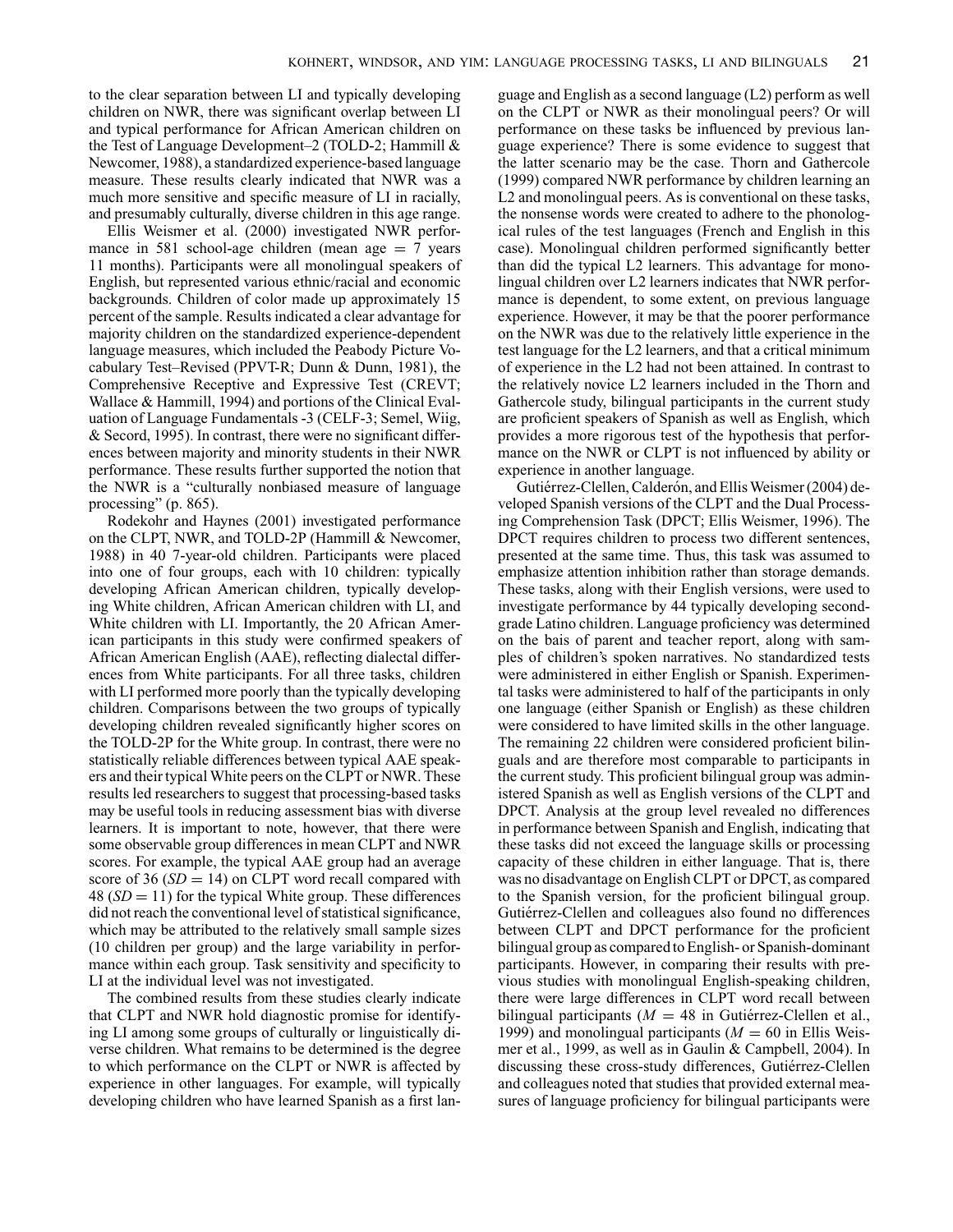needed to clarify the role of previous linguistic experience on processing-dependent measures.

In this study, we investigate performance on English CLPT and NWR tasks by English-speaking children with LI and two groups of typically developing peers with diverse language experience, proficient bilingual (Spanish–English) children (BI), and monolingual English-only children (EO). Children with LI were identified using conventional criteria. Independent measures of language proficiency for bilingual participants in the current study included performance on English and Spanish versions of the CELF-3 (Semel et al., 1995; Semel, Wiig, & Secord, 1997). The primary study goal is to determine if performance on these tasks separates typical learners from children with LI, independent of the number of languages spoken, at both group and individual levels. There are two competing hypotheses. If performance on the CLPT or NWR relies more heavily on the integrity of the underlying information-processing system, and not on previous experience in a given language, then we would expect performance by the BI and EO groups to be comparable and significantly better than that by the LI group. The alternate hypothesis is that performance on these tasks is influenced by experience in another language. In this case, performance on the two experimental tasks will separate the typical EO group from both the BI and LI groups. Given the different processing demands between CLPT and NWR, it is also possible that there will be task-related differences in performance by these three groups of children.

## **METHOD**

## **Participants**

Participants were 100 children, aged 7 years 10 months to 13 years 11 months recruited through advertising in local newspapers and elementary schools. Each child was assigned to one of three groups: 28 monolingual English-speaking children with primary language impairment (LI group, 16 male, 12 female,  $M$  age  $= 10$  years 6 months); 50 monolingual English-only-speaking children with typical language (EO group, 22 male, 28 female,  $M$  age  $= 10$  years 7 months), and 22 bilingual Spanish–English-speaking children with typical language (BI group, 9 male, 13 female, *M* age = 9 years 9 months). All children in the EO group were Caucasian. The majority of children in the LI group were Caucasian, with the remainder being Native American, African American, or Latino. All children in the BI group were Hispanic/Latino. Families' income level or socioeconomic status (SES) was determined using a 5-point scale in which 1 represents higher SES (business/professional workers) and 5 represents lower SES (unskilled workers) (Hollingshead, 1975). Mean group ratings and standard deviations were 2.39  $(SD = 0.83)$  for LI, 2.00 (*SD* = 0.97) for EO, and 3.27 (*SD* = 1.08) for the BI group. This study was part of a larger experimental protocol and complete details about participants are available in Windsor and Kohnert (2004).

All children passed hearing, vision, and oral-motor screening, and had no history of neurological or social–behavioral concerns. Children in the LI group had Receptive or Expressive standard scores (or both) on the Clinical Evaluation of Language Fundamentals–3 (CELF; Semel et al., 1995) that were greater than 1 *SD* below the mean, with most children scoring more than 1.25 *SD* below the mean on at least one section of the CELF  $(M = 80, SD = 9)$ . Children with LI scored no more than 1 *SD* below the mean on the Test of Nonverbal Intelligence–3 (TONI; Brown, Sherbenou, & Johnsen, 1997,  $M = 102$ ,  $SD = 12$ ). Many of the children were reported by parents to have a diagnosed learning or reading disability, and 17 of the 28 children had standard scores that were greater than 1 *SD* below the mean on either or both of the Word Identification and Passage Comprehension subtests of the Woodcock Reading Mastery Tests–Revised (Woodcock, 1987). All but two children in the LI group had a history of speech–language or reading intervention (or both) services. Children in the EO group had no history of special education services (other than articulation treatment for isolated errors), and all children scored no lower than 1 *SD* below the mean on the Listening and Speaking sections of the CELF  $(M =$ 114,  $SD = 13$ ) and on the TONI ( $M = 110$ ,  $SD = 12$ ). As is often typical in the LI literature (Swisher, Plante, & Lowell, 1994), the mean TONI score of the LI group fell below that of the two typical groups,  $F(2, 99) = 6.14$ ,  $p < .01$ ,  $f = 0.4$ .

Although children in the LI and EO groups learned English from birth and had no other languages spoken in the home, the BI children learned Spanish as a first or primary language in the home. The children had 4 to 8 years of experience in learning English, and attended English-only educational programs. Children in the BI group were selected conservatively, to ensure that the children were typical language learners. Each child scored no lower than 1 *SD* below the mean on both English ( $M = 102$ ,  $SD = 14$ ) and Spanish (Semel et al., 1997) versions of the CELF ( $M = 116$ ,  $SD = 12$ ). Children were excluded from the BI group if they were receiving speech– language services or if parents expressed concern about their Spanish language development. Each BI child also scored no more than 1 *SD* below the mean on the TONI ( $M = 114$ , *SD*  $= 13$ ). Each child in all three groups showed age-appropriate performance on the Goldman–Fristoe Test of Articulation–2 (Goldman & Fristoe, 2000) when dialectal variations consistent with Spanish-influenced English were considered.

## **Experimental Tasks and Procedures**

## *Competing Language Processing Task*

The stimuli and procedures used for the CLPT were taken from Gaulin and Campbell (1994) and Ellis Weismer et al. (1999). Children were instructed to recall the sentence-final word in a series of sentences after judging the truth value of each sentence. The CLPT has six levels, with two groups of sentences at each level. The number of sentences in a group ranges from 1 to 6 across levels, for a total of 42 test sentences. Each sentence is three words long and contains vocabulary designed to be easy for young school-age children to understand. For example, at the second level, children hear "Pumpkins are purple" and then say yes or no about the truth of the sentence. Children then hear "Buses have wheels" and again make a yes/no judgment. Children are then asked to recall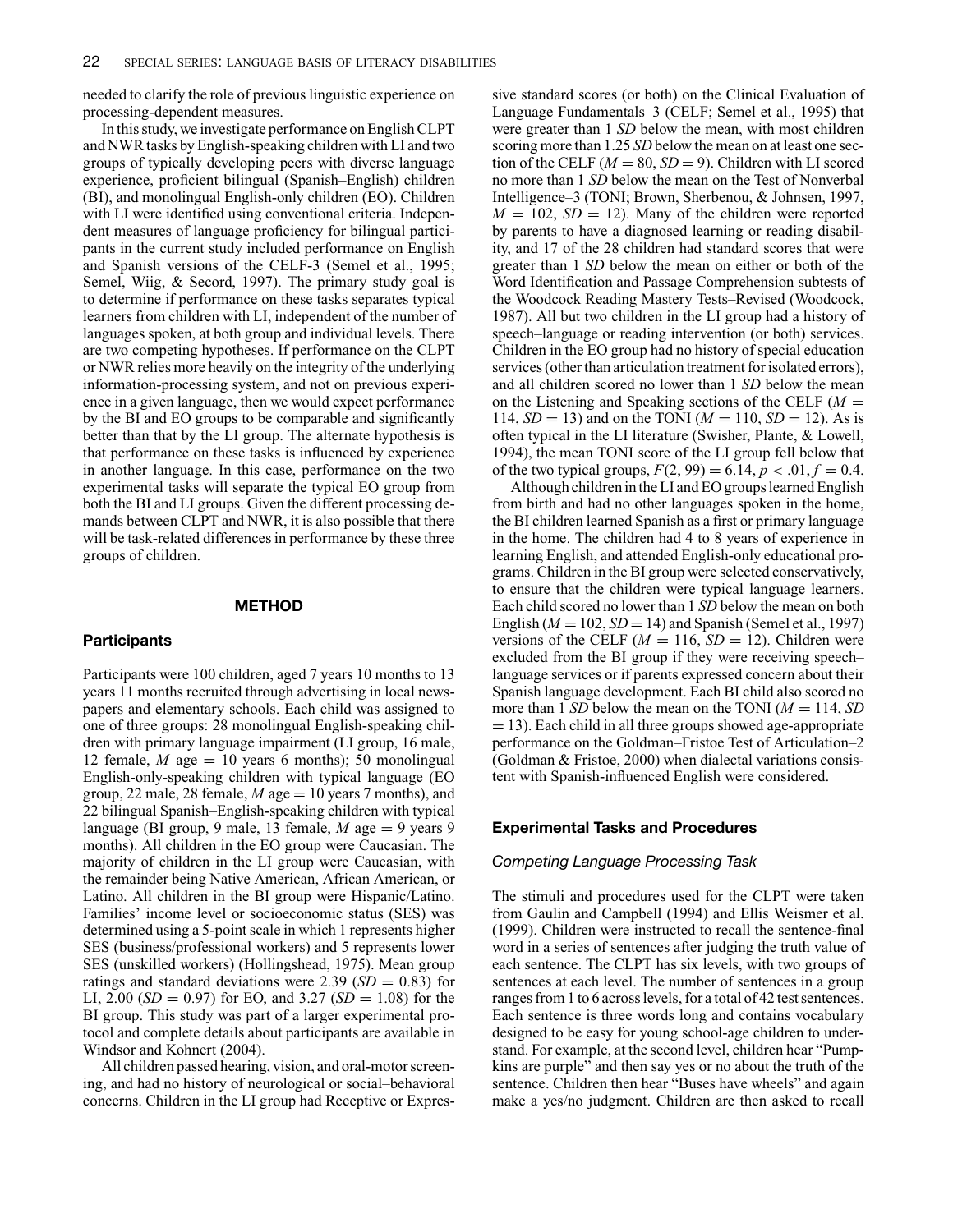the two sentence-final words (purple, wheels). The yes/no judgments are used to ensure that the task requires online processing as well as recall. All children were administered all items, regardless of performance. That is, there was no discontinuation performance criterion.

## *Non-Word Repetition*

The stimuli and procedures employed for the NWR task were those developed by Dollaghan and Campbell (1998). Children were given one opportunity to imitate 16 nonwords varying in length from one syllable to four syllables (e.g., "naib," "chovag," "chinotaub," "veitachaidoyp"). The 16 nonwords provided a total of 96 target phonemes to be imitated; 12 in one-syllable, 20 in two-syllable, 28 in three-syllable, and 36 in four-syllable nonwords. All nonwords included sounds and sound combinations common in English. Syllables were consonant–vowel–consonant or consonant–vowel combinations. Nonwords were presented from shortest to longest and children were instructed to repeat each nonword immediately after it was presented. As with CLPT, all children were administered all NWR items.

Stimulus items for both tasks were spoken by a native English-speaking female adult. Practice items, test items, and instructions were recorded on compact discs and then presented under headphones to children via computer. If a child appeared to not understand the instructions, the examiner explained these again in live voice. The children were tested individually in a quiet room by a trained research assistant. All responses were audio-recorded for later transcription and scoring by a trained research assistant.

## **Scoring, Reliability, and Statistical Analyses**

The responses to CLPT were scored as percentage correct for Comprehension (yes/no answers) and Recall (word recall). The order of word recall did not have to match the sequence of sentence presentation. The responses of 10 children (10 percent, one third from each participant group) were randomly selected for reanalysis from the audiotapes. There was 100 percent agreement between two independent judges across the 420 scoring opportunities for both Comprehension and Recall scores. NWR responses were scored as percentage of phonemes correctly produced at each syllable length. Each phoneme (consonant or vowel) was scored as produced correctly or incorrectly in relation to the target sound. Following Dolloghan and Campbell (1998) and Ellis Weismer et al. (2000), phonemic substitutions and omissions were scored as incorrect, and sound distortions or additions were not scored as errors. Ten percent of responses from each participant group were randomly selected for reliability checking. Percentage agreement ranged from 94 percent (90/96) to 99 percent (95/96) across children, with an average of 96 percent. The results for NWR for one child from the BI group could not be scored because of poor audiotape quality.

For each task, there were two analyses conducted. The first analysis was a between-group comparison using a one-way analysis of variance (ANOVA). For the CLPT, age was included as a covariate. The children's ages spanned 5 years, and a preliminary regression analysis showed that age in months accounted for 17 percent of the total variance  $(p < .01)$  in children's mean CLPT Recall (cf. Gaulin & Campbell, 1994). In contrast, for the NWR, age did not account for significant variation in performance  $(p = .2)$  and, therefore, was not a factor in the overall ANOVA. Post hoc pairwise comparisons using a Bonferroni correction were used to investigate significant main effects for each task. Effect sizes are reported for statistically significant results, following Cohen (1988).

The second analysis was the calculation of likelihood ratios to explore the value of CLPT and NWR scores to identify individual children with LI. Likelihood ratios were used to identify the odds that a particular task score would be expected in a child with LI, versus the probability of a child belonging to either group of typical children. Thus, likelihood ratios provided information about task sensitivity (probability that a child with LI would be identified correctly) and specificity (probability that a typically developing child would be identified correctly). This type of individual analysis presents an important complement to the overall group analysis. Likelihood ratios were obtained following the procedures of Sackette, Haynes, Guyatt, and Tugwell (1991). For any given cutoff score on a task, a likelihood ratio of 20 or more is considered high for ruling an individual into the LI group, with this ratio corresponding to a posttest probability of 95 percent or greater that LI is present. Similarly, likelihood ratios of 0.8 or lower for ruling out a typical child from the LI group correspond to a posttest probability of less than 4 percent. This likelihood ratio is considered sufficient to rule out the presence of LI with high confidence. Likelihood ratios between these two levels are considered to have lower diagnostic value.

For each task, we calculated likelihood ratios in two waves. First, we determined the likelihood ratios to identify LI among monolingual English-only-speaking participants. Results from this analysis would provide an index of task sensitivity and specificity for monolingual speakers of English and would thus be directly comparable with results from previous studies. We then added typical bilingual children into the equation and calculated likelihood ratios for each task considering all participants. This allowed us to determine if sensitivity and specificity levels were altered by the inclusion of children with more diverse language experiences, thereby extending or qualifying comparisons previously reported in the literature.

#### **RESULTS**

## **Group Comparisons**

The means, standard deviations, and range for each group on the CLPT are shown in Table 1. As expected, the LI group's mean CLPT Comprehension score was comparable to that of typical peers. Of greater interest was Recall accuracy, as this score has been shown to be most sensitive to differences between children with LI and typical peers (Ellis Weismer et al., 1999). There was a main effect of group for Recall,  $F(2, 96) = 10.46, p < .001, f = 0.5$ . Pairwise comparisons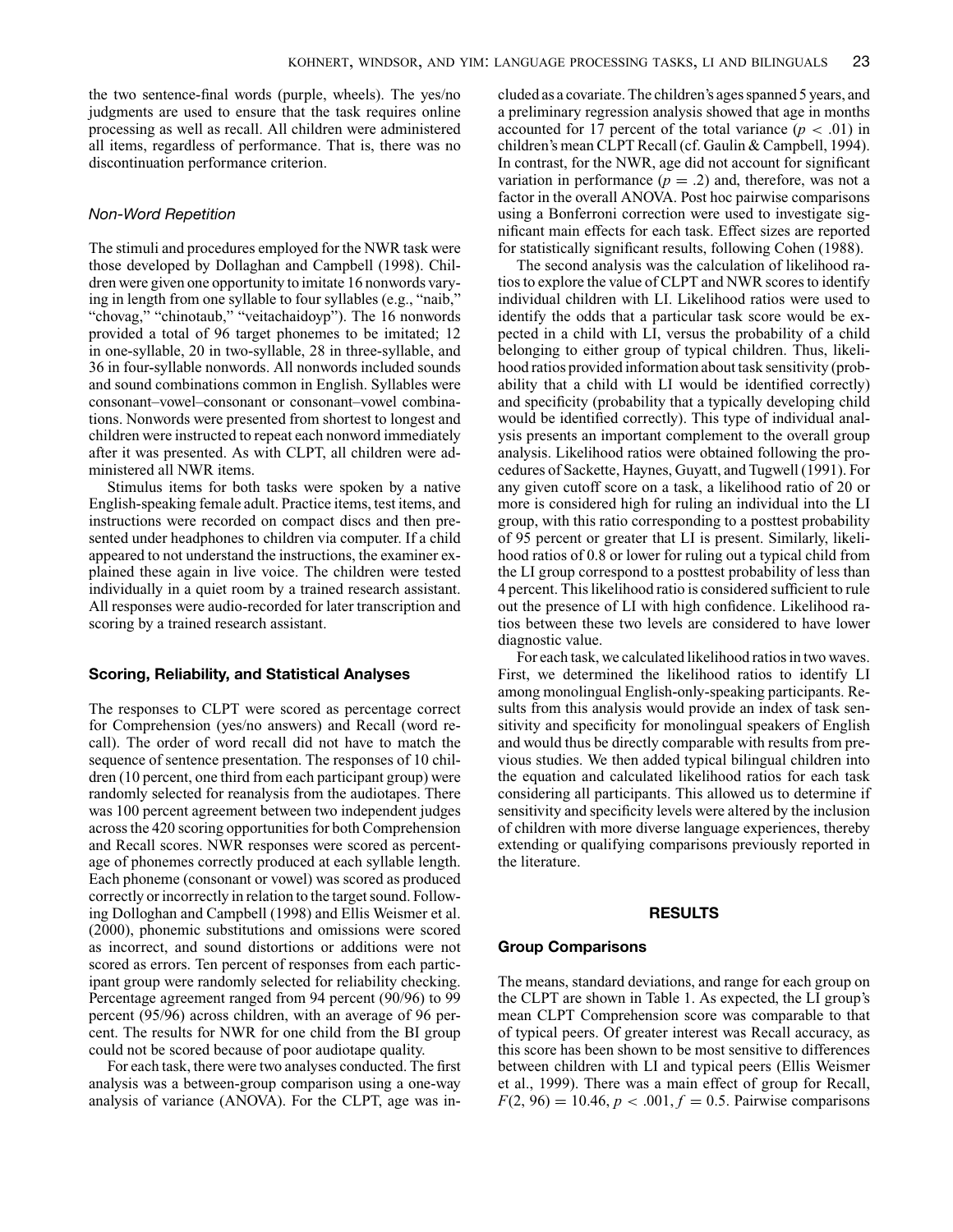| TABLE 1                                  |
|------------------------------------------|
| Percent Accuracy Scores for CLPT and NWR |

|                           | LI         | ВI         | EO         |
|---------------------------|------------|------------|------------|
| <b>CLPT</b> Comprehension | 97.9       | 98.3       | 99.3       |
| $(42$ items)              | (4.0)      | (2.7)      | (1.1)      |
| CLPT Recall (42 items)    | $81 - 100$ | $93 - 100$ | $98 - 100$ |
|                           | 56.5       | 63.2       | 73.0       |
|                           | (16.1)     | (20.3)     | (15.0)     |
| NWR (96 phonemes)         | $23 - 88$  | $15 - 93$  | $30 - 100$ |
|                           | 80.7       | 86.7       | 91.9       |
|                           | (6.6)      | (8.1)      | (5.2)      |
|                           | $68 - 94$  | $70 - 96$  | $75 - 100$ |

*Note*. The means, standard deviations, and ranges are provided separately for each of the three groups:  $LI = (English-only)$  group with primary language impairment;  $BI =$  typical bilingual group;  $EO =$  typical English-only group.

showed significantly better performance for the EO group than the LI group,  $F(1, 75) = 20.46$ ,  $p < .001$ , with a large effect size,  $d = 1.07$ . Differences between EO and BI groups did not reach statistical significance,  $F(1, 69) = 2.03, p = .16$ . The difference between LI and BI scores approached, but did not reach, the conventional level for statistical significance,  $F(1,47) = 3.27, p = .08.$ 

Table 1 also shows overall mean group performance, standard deviations, and accuracy range for NWR. Group means for the percent phonemes correct at each of the four syllable lengths are shown in Figure 1. The ANOVA revealed robust differences among groups,  $F(2, 96) = 28.39$ ,  $p < .001$ ,  $f = 0.7$ . The performance of the EO group was significantly greater than that of LI,  $F(1,76) = 67.98$ ,  $p < .001$ ,  $d = 1.9$ , and BI groups,  $F(1,69) = 7.71$ ,  $p = .007$ ,  $d = 0.84$ . Effect sizes for between-group differences were large, indicating robust practical as well as statistical differences. The performance of the BI group was significantly greater than that



FIGURE 1 Mean percent phonemes correct across syllable lengths for each group. Error bars indicate standard error.  $LI = (English-only)$  group with language impairment;  $BI =$  typical bilingual group;  $EO =$  typical English-only group.

of the LI group,  $F(1, 47) = 8.28$ ,  $p = .006$ ,  $d = 0.78$ . As shown in Figure 1, there was significant overlap between the three groups for one-, two-, and three-syllable nonwords. In contrast, performance on four-syllable nonwords appeared to clearly separate groups.

## **Likelihood Ratios**

Likelihood ratios were first calculated for CLPT Recall, drawing on only the monolingual LI and EO groups  $(n = 78)$ . A cutoff raw task score of 12 or lower (out of 42 items) was identified as the point at which the task had maximum sensitivity. At this cutoff score, the likelihood ratio was 3.57, that is, children with a score of 12 or lower were about 3 times more likely to come from the LI group than from the EO group. This ratio is associated with a posttest probability of 67 percent, well below the 95 percent considered clinically informative. A cutoff score of 35 or higher was the point at which the CLPT had highest specificity. At this cutoff, a likelihood ratio of 0.15 was obtained. That is, children with these scores were about 1/6 times more likely to come from a child in the LI group than the EO group. The posttest probability of 7 percent again represented an intermediate probability, with limited diagnostic power.

Likelihood ratios were next calculated drawing on all three groups of children: EO, LI, and BI  $(N = 100)$ . Table 2 shows likelihood ratios for four cutoff levels (scores ≤11, 12–22, 23–34, and  $\geq$ 35), which represented the points of maximum diagnostic change. Children with scores  $\leq$ 11 were 2.54 times more likely to come from a child in the LI group than from the typical group, corresponding to an intermediate posttest probability of 49 percent. A score  $>35$  was 0.20 times as likely to come from a child in the LI group as from the typical group. This corresponds to an intermediate posttest probability of 7 percent. Thus, both sets of analyses indicated that CLPT Recall performance was not highly informative for separating individual children with and without LI in this sample.

The same two sets of likelihood ratios were calculated for NWR, using percentage of phonemes produced correctly. For the monolingual groups, the cutoff score  $\leq$ 76 percent was 10.7 times more likely to come from a child in the LI group than from a child in the EO group. The associated posttest probability of 85 percent was considered to have "intermediate high" diagnostic power. The likelihood ratio for a score  $\geq$ 93 percent was 0.08, with a posttest of 4 percent. Thus, a monolingual English-speaking child who obtained a score of 93 percent or more could be ruled out of the LI group with a high degree of confidence. As shown in Table 3, including the BI group lowered task sensitivity, but not specificity. As for CLPT, four cutoff levels were of interest. Children with a score  $\leq$ 72 percent were 5.07 times more likely to come from the LI group than the typical group, a posttest probability of 66 percent. As in the sample of monolingual children, children with a score  $\geq$ 93 percent were again 0.08 times (about 1/12 times) as likely to come from the LI group as from the typical group. Thus, NWR appeared to be informative for ruling out the presence of LI in this sample of linguistically diverse children but not for ruling in, or identifying, LI.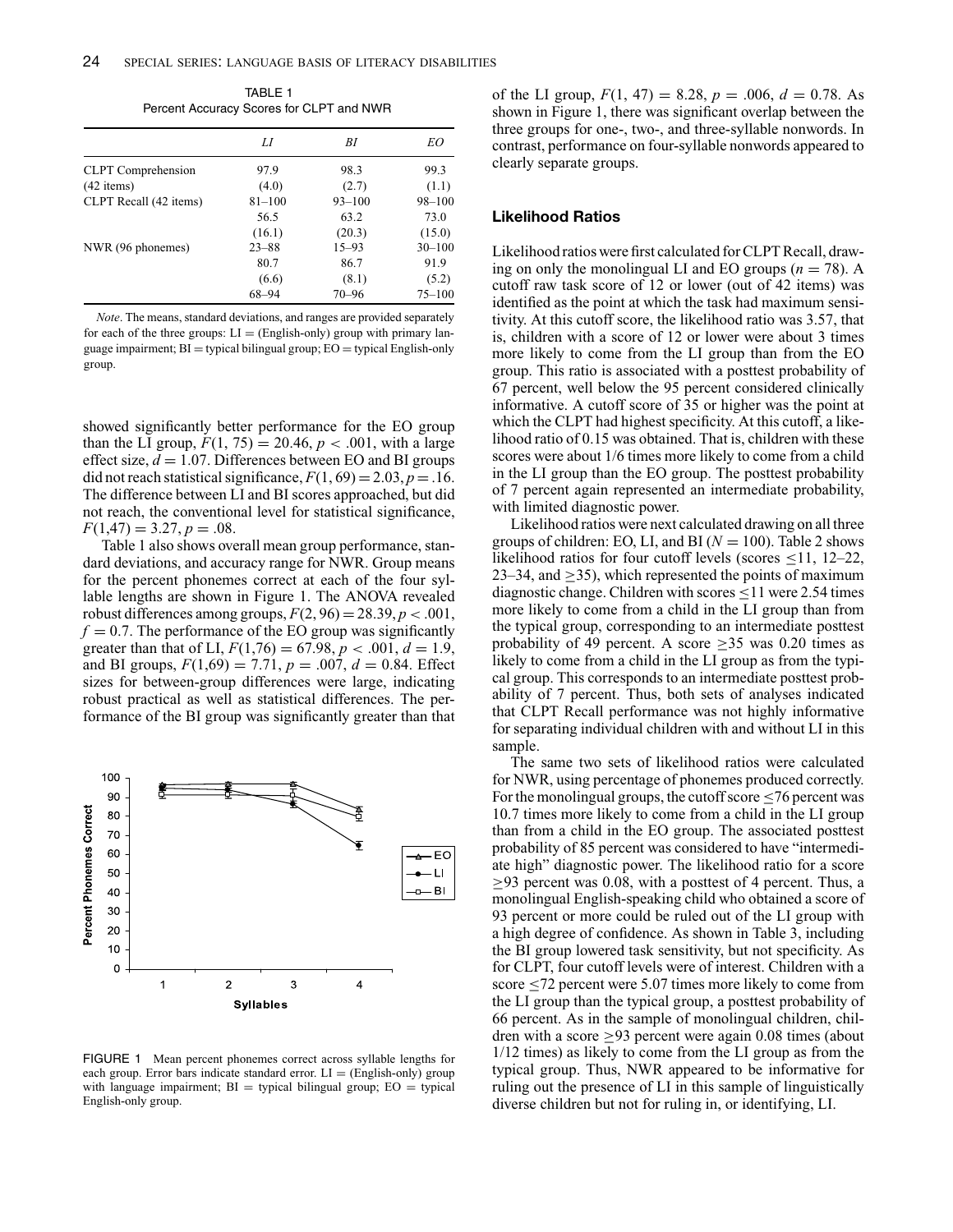| Raw Score | Children With LI $(n = 28)$ |            | Children Without LI (EO and BI) $(n = 72)$ |            |                       |
|-----------|-----------------------------|------------|--------------------------------------------|------------|-----------------------|
|           | <b>Number</b>               | Proportion | Number                                     | Proportion | Likelihood Ratio      |
| $\leq 11$ |                             | .0714      |                                            | .0281      | $.0714/0281 = 2.54$   |
| $12 - 22$ | 14                          | .5000      | 10                                         | .1408      | $.5000/0.1408 = 3.55$ |
| $23 - 34$ |                             | .3928      | 46                                         | .6478      | $.3928/.6478 = 0.61$  |
| $\geq$ 35 |                             | .0357      | 14                                         | .1830      | $.0357/.1830 = 0.20$  |

TABLE 2 Likelihood Ratios for CLPT Recall

*Note*. Likelihood ratios were calculated for the CLPT Recall performance for the three groups of children: EO = typical English-only group, LI = Englishonly with language impairment, and BI = typical bilingual group. The likelihood ratios for four cutoff levels representing the points of maximum diagnostic change are shown.

## **DISCUSSION**

The primary goal of this study was to determine if performance on two prominent language-based processing tasks, CLPT and NWR, was effective in separating typically developing Spanish–English (BI) and English-only (EO) speakers from their English-speaking peers with LI. Our LI participants were selected according to conventional criteria (delays in language despite cognitive, motor, and sensory skills within the normal range). Furthermore, over half of the children in the LI group showed below-average reading performance. Our BI children were proficient in English as well as Spanish, as indicated by standardized test performance within the average range for monolingual children, as well as performance at or above grade level in English educational programs. The hypothesis was that if English CLPT and NWR tested the integrity of the underlying information processing system, yet remained impervious to the influence of proficiency in another language, performance by typical monolingual and bilingual learners would be comparable, and significantly greater than that of LI. Because of the different processing demands imposed by the CLPT and NWR, it was also possible that results would not be uniform across these two measures. In the following paragraphs we discuss group, individual, and task-related differences in CLPT and NWR performance.

Consistent with previous research (e.g., Dollaghan & Campbell, 1998; Ellis Weismer et al., 1999), accuracy on both CLPT Recall and NWR tasks statistically separated monolin-

gual EO and LI groups. This replication of previous work for monolingual English speakers with and without LI validates our methodology and reinforces previous study findings. The point of departure from previous research is in the performance of our BI group. Specifically, the mean score for the BI group was somewhere in between scores for EO and LI groups on each task. For CLPT, differences in group means did not clearly separate BI performance from either EO or LI. For NWR, accuracy for the BI group was significantly greater than that of the LI group, and significantly less than their EO peers. It is to be recalled, however, that other studies found that performance on these same CLPT and NWR tasks was effective in separating normal variation from disorders among African American children (e.g., Dolloghan & Campbell, 1998; Rodekohr & Haynes, 2001). At the very least, these combined study results show that the common designation of both African American and bilingual children under the broad rubric of "culturally or linguistically diverse" (CLD) is an oversimplification of the skills and experiences that must be considered in language assessments in general, and on language-based processing measures in particular.

Although group comparisons are important starting points, at the practical level assessment and intervention decisions are always made for individual children. It is, therefore, important to complement group comparisons with likelihood ratios that investigate the diagnostic sensitivity and specificity of these tasks for individual children. Results from CLPT likelihood ratios revealed significant overlap between LI and BI groups. At the most sensitive cutoff point, children

| <b>Percent Correct</b> | Children With LI $(n = 28)$ |            | Children Without LI (EO & BI) $(n = 71)$ |            |                       |
|------------------------|-----------------------------|------------|------------------------------------------|------------|-----------------------|
|                        | Number                      | Proportion | <b>Number</b>                            | Proportion | Likelihood Ratio      |
| $\leq 72$              |                             | .0714      |                                          | .0140      | $.0714/0.0140 = 5.07$ |
| $73 - 81$              | 14                          | .5000      |                                          | .0845      | $.5000/0845 = 5.92$   |
| $82 - 92$              |                             | .3928      | 34                                       | .4788      | $.3928/.4788 = 0.82$  |
| $\geq$ 93              |                             | .0357      | 30                                       | .4225      | $.0357/0.4225 = 0.08$ |

TABLE 3 Likelihood Ratios for NWR

*Note.* Likelihood ratios were calculated for the NWR performance for the three groups of children: EO = typical English-only group; LI = English-only with language impairment; and BI = typical bilingual group. The likelihood ratios for four cutoff levels representing the points of maximum diagnostic change are shown.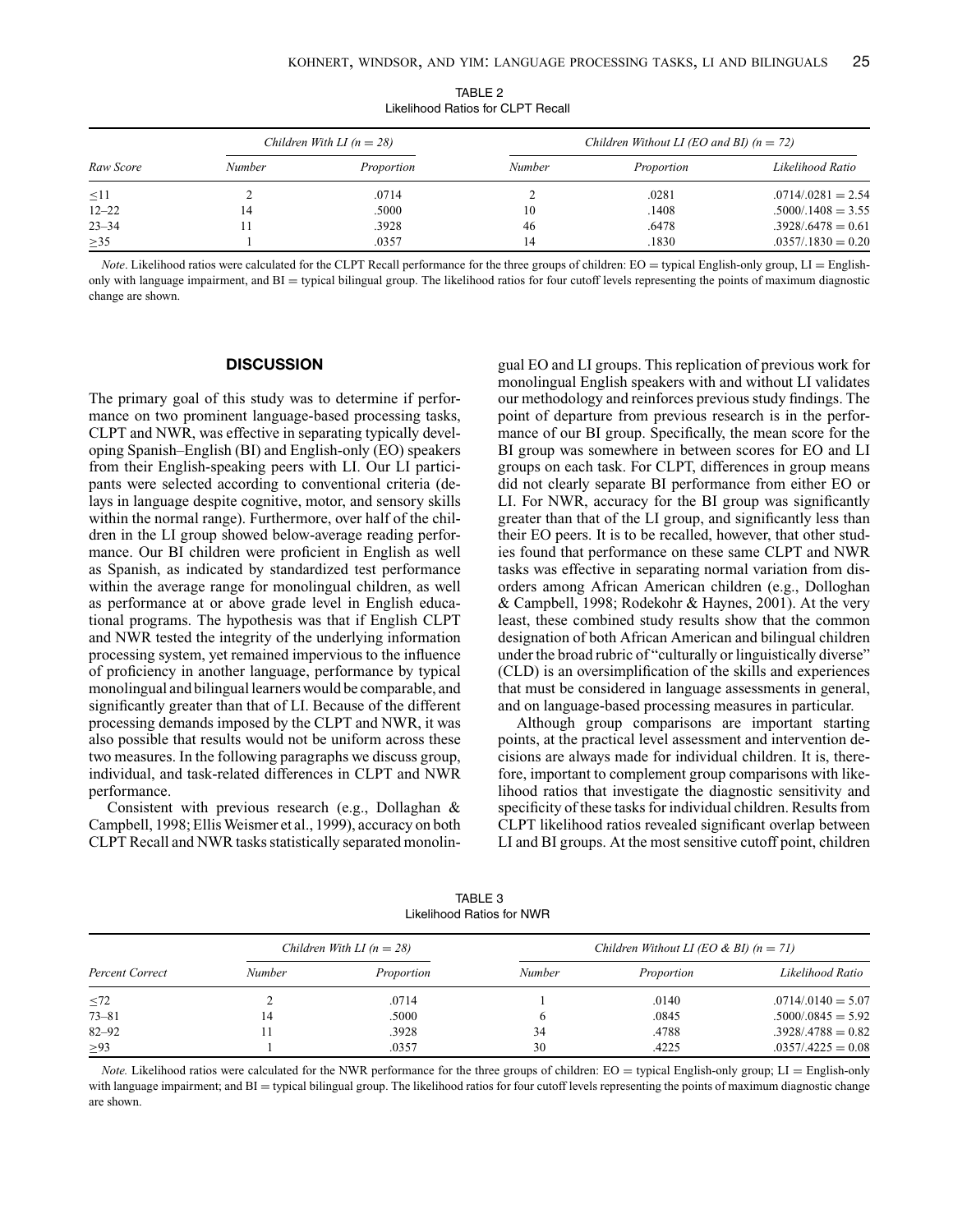with CLPT scores  $\leq$ 11 (out of 42) were almost 3 times more likely to come from a child in the LI group than from the typical groups. Conversely, children with scores  $\geq$ 35 were 1/5 times as likely to come from children in the LI group as from the typical groups. However, these trends are of insufficient diagnostic power to use the CLPT to clearly identify individual children at risk for LI in linguistically diverse populations. Given that the BI group included only children who had both several years of exposure to English and strong performance on standardized English and Spanish language tests, the practical utility of the CLPT appears particularly limited for differential diagnosis. This finding is consistent with the cross-study comparison between bilingual and monolingual children reported by Gutiérrez-Clellen et al. (2004).

The NWR appears to be more informative, although still limited in its diagnostic utility. Despite broad variability in accuracy within each of the three groups, on average the BI group significantly outperformed the LI group on this task (a mean of 87 percent vs. 81 percent accuracy). Although the BI group was, in turn, outperformed by the EO group (a mean of 92 percent accuracy), it may be that a robust cutoff score exists above which it is highly probable that the score comes from a child who does not have LI. In our study, children with scores  $\geq$ 93 percent were only 1/12 times as likely to come from the LI group as from either of the two typical groups. As shown in Table 3, only 1 of the 22 children with LI had a score this high, yet more than half of the typical children achieved this score or higher. Given the caveat that our BI group was proficient in English, this finding suggests that NWR may have appropriately high specificity to be of diagnostic value to rule out LI in linguistically diverse learners. On the other hand, NWR may not be useful to identify or rule in LI among linguistically diverse children. Although children with scores  $\leq$ 72 percent were about 5 times more likely to come from the LI group than the typical groups, this result is not sufficient for NWR to be regarded as a highly sensitive measure.

These results indicate that performance on versions of the CLPT and NWR used in the current study are not independent of previous language experience. It seems that relatively poor performance on these language-based processing tasks may occur for different reasons. English-only-speaking children with LI may perform more poorly than typical Englishonly age peers on these tasks due to subtle inefficiencies in their basic cognitive–linguistic processing systems. These inefficiencies may be characterized as specific weaknesses in phonological memory, discrimination, or representation (e.g., Edwards & Lahey, 1998; Gathercole & Baddely, 1990; Gathercole et al., 1994; MacDonald & Christiansen, 2002; Montgomery, 2002) or a more general slowing in the processing of different information types (e.g., Hayiou-Thomas, Bishop, & Plunkett, 2004; Kail, 1994; Windsor, 2002). The finding of relatively greater sensitivity to LI for the NWR over CLPT may indicate that phonological processing is a more basic construct in the cognitive–linguistic architecture than lexical or sentence processing (cf. MacDonald & Christiansen, 2002). It also may indicate that the central deficit in LI is better captured by measures that emphasize processing as in NWR versus measures that emphasize mainly storage as in CLPT (cf. Montgomery, 2002). Typical bilingual children

may perform more poorly on these tasks because their performance is affected by differences in the long-term knowledge that is accumulated from diverse language-learning experiences. That is, despite their apparent sensitivity to LI, CLPT and NWR appear biased against children who have diverse language-learning experiences. These findings are particularly striking, given that the bilingual children included in this study were sophisticated in English as well as Spanish. It is likely that bilingual children with less experience in the test language would be at a further disadvantage on these language-based processing measures.

Results of cross-linguistic influence on language processing performance for developing bilinguals is consistent with findings from the adult literature, which demonstrates different patterns of sentence processing for bilinguals in each language, as compared to monolingual speakers. Differences in performance between bilingual and monolingual speakers have been discussed in terms of an amalgamation of cues and strategies from two different languages (Hernandez, Bates, & Avila, 1994) or language convergence (e.g., Montrul, 2004). In the current study, the dependent variable for both the CLPT and NWR was accuracy. A more fine-grained qualitative analysis that included the types of errors children made on the NWR, for example, might provide direct evidence of Spanishinfluenced performance for the bilingual children. It is also possible that contrastive analysis of NWR errors made by EO and LI groups may reveal differences beyond the quantitative between-group differences reported here and in previous studies.

Given these results, as well as previous findings by Windsor and Kohnert (2004) showing overlap between typical bilingual and monolingual LI performance on lexical processing tasks, we might ask: Are all language-based processing tasks inherently biased against children who have diverse experiences in language? This question requires additional systematic attention, across different groups of language learners as well as across task type and difficulty level. For example, it may be the case that integrity of the underlying language system weighs more heavily than experience or proficiency in the test language on tasks that involve more complex novel language stimuli. In the current study, there was substantial overlap in the NWR task among all three groups on the shorter nonwords. The greatest degree of separation between LI and BI groups was on the repetition of four-syllable nonwords. At the same time, the performance of the BI and EO groups on these stimuli was essentially equal (see Figure 1). Although the small number of four-syllable items in this task condition provides little range to investigate sensitivity and specificity, it may be that an NWR task with longer stimuli is a more robust diagnostic tool. On the other hand, the tremendous variability in language experiences of children learning two languages cannot be overlooked. As noted above, our bilingual participants were sophisticated in English as well as Spanish. Although this conservative inclusionary criterion provided a rigorous test of our study question, it is unlikely that other bilingual children with less experience or skill in the test language would reach the same level of performance. That is, other typically developing bilingual children with less experience in English may have performed as poorly on the repetition of four-syllable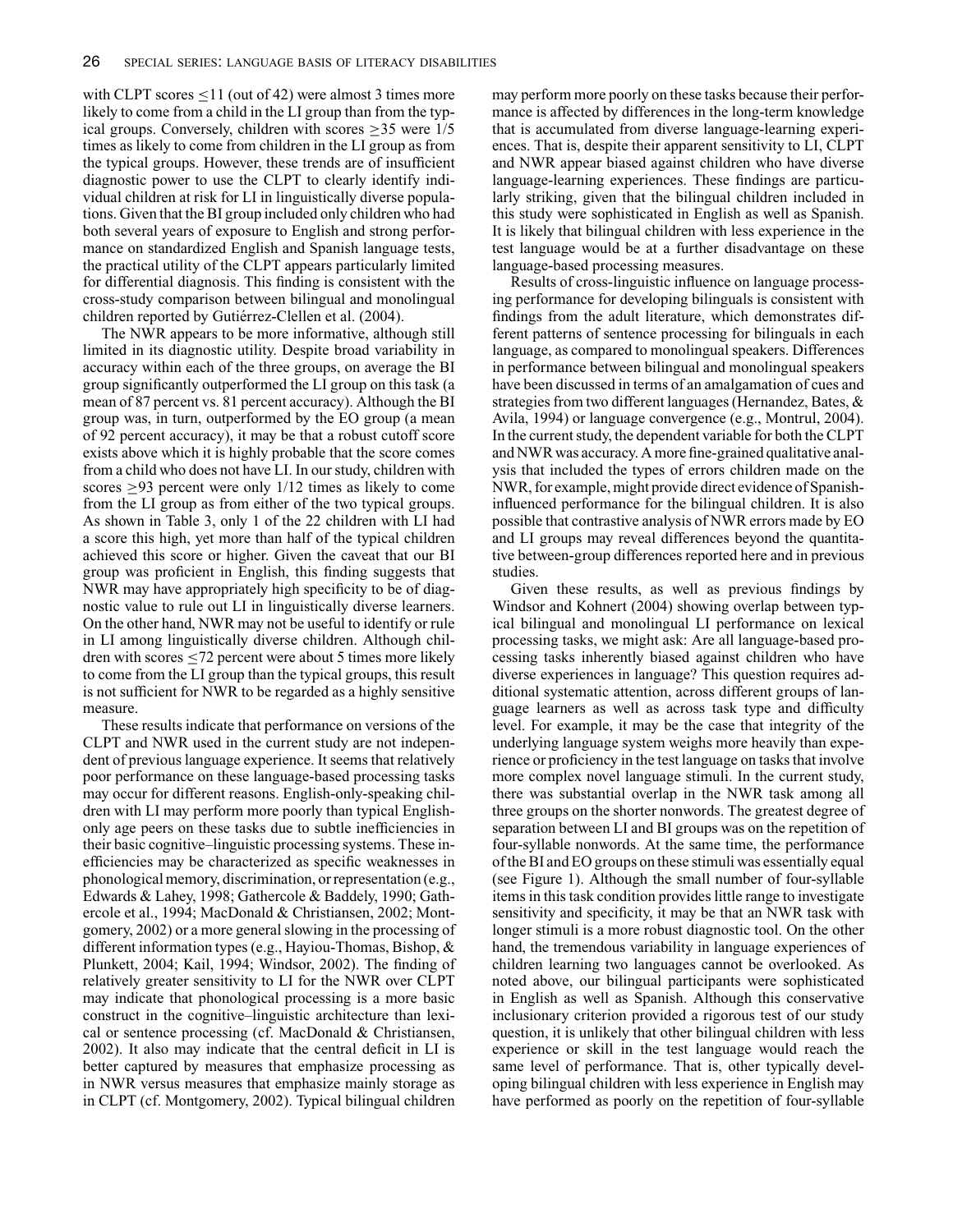nonsense words following the phonotactic constraints of English as English-only children with LI.

It will be important for future research to investigate performance on NWR tasks in both languages of developing bilinguals who vary in their experience and skill in each language. Such a within-subjects design would allow researchers to more precisely investigate the relative roles of general processing efficiency and language-specific proficiency. Given the current results for four-syllable words, such comparisons between bilinguals who speak different languages would also be interesting. Spanish word length in syllables is, on average, considerably longer than English word length. In contrast, Hmong is a predominantly monosyllabic language. Comparisons on English NWR tasks between Hmong–English bilingual speakers as compared to bilingual Spanish–English speakers would further help to identify the nature of crosslinguistic influence on language processing performance.

It also may be that we can take advantage of the subtle cognitive deficits accompanying LI to develop nonlinguistic processing measures that will reduce or eliminate assessment bias. For example, Kohnert and Windsor (2004) found that the same cohort of children as in this study could be separated in a predictable way at the group level on a two-choice visual detection task, that is, a task that emphasized perceptual–motor response time. Both EO and BI groups were able to very quickly identify target colors presented on a computer screen, and these two groups were equivalently faster than the LI group who performed the task significantly more slowly. Importantly, Kohnert and Windsor found that other nonlinguistic tasks (e.g., a parallel auditory detection task) did not have the same potential diagnostic power. These findings clearly show that all processing-dependent tasks should not be expected to be equally sensitive or specific to the presence of LI among diverse learners. Future investigations are needed to develop and refine measures that will be most effective in identifying children who have true difficulties in acquiring or using language as distinct from those children who are in the normal, prolonged process of acquiring a second language (Kohnert, 2002; Kohnert & Bates, 2002). Important considerations in this research will be the dependent variables used to index processing efficiency, the nature of the stimuli to be processed, as well as the conditions under which this processing is measured.

In summary, a critical finding here is that proficiency in the test language and integrity of the general language processing system are necessary, but insufficient to explain performance on language-based processing measures. Performance on both the CLPT and NWR by typically developing Spanish–English children fell somewhere in between that of monolingual English-speaking children with and without LI. Results of likelihood ratios indicated that neither the CLPT nor NWR held compelling diagnostic potential for identifying LI among linguistically diverse learners at the individual level. These results suggest that performance on languagebased processing measures are not independent from previous language experience and cannot, without further refinement, be considered nonbiased assessment measures when used with bilingual children. One important exception is that performance on NWR did provide compelling evidence to rule out (as opposed to rule in) LI for bilingual as well as monolingual participants. Further research is needed to develop and refine measures that are both sensitive and specific to LI in linguistically diverse learners.

## **ACKNOWLEDGMENTS**

Funding for this project was provided by two grants from the National Institute of Deafness and Other Communication Disorders, awarded to Jennifer Windsor (R01DC04437) and Kathryn Kohnert (R03DC05542). Portions of this study were presented at the 2003 Symposium on Research in Child Language Disorders and at the 2004 American Speech-Language-Hearing Association Convention. We gratefully acknowledge the contributions of the following individuals who assisted with task creation, data collection, and response scoring: Meredith Bailey-Orr, Krista Bowe, Tara Cassidy, Kerry Danahy, Mark DeRuiter, Caren Dorman, Pui Fong Kan, Ruth Miller, and Sara Turman. We thank Elaine Silliman, Cheryl Scott, and an anonymous reviewer for their very helpful comments on a previous draft of this study.

#### **REFERENCES**

- Bishop, D., & Snowling, M. (2004). Developmental dyslexia and specific language impairment: Same or different? *Psychological Bulletin, 130,* 858–886.
- Brown, L., Sherbenou, R., & Johnsen, S. (1997). *Test of Nonverbal Intelligence-3*. Austin, TX: PRO-ED.
- Campbell, T., Dollaghan, C., Needleman, H., & Janosky, J. (1997). Reducing bias in language assessment: Processing dependent measures. *Journal of Speech, Language, and Hearing Research, 40,* 519–525.
- Cohen, J. (1988). *Statistical power analysis for the behavioral sciences* (2nd ed.). Hillsdale, NJ: Erlbaum.
- Conti-Ramsden, G. (2003). Processing and linguistic markers in young children with specific language impairment (SLI). *Journal of Speech, Language, and Hearing Research, 46,* 1029–1037.
- Daneman, M., & Carpenter, P. (1980). Individual differences in working memory and reading. *Journal of Verbal Learning and Verbal Behavior, 19,* 450–466.
- Dollaghan, C., & Campbell, T. (1998). Non-word repetition and child language impairment. *Journal of Speech, Language, and Hearing Research, 41,* 1136–1146.
- Dunn, L., & Dunn, L. (1981). *Peabody picture vocabulary test-revised (PPVT-R)*. Circle Pines, MN: American Guidance Service.
- Edwards, J., & Lahey, M. (1998). Nonword repetitions of children with specific language impairment: Exploration of some explanations for their inaccuracies. *Applied Psycholinguistics, 19,* 279– 309.
- Ellis Weismer, S. (1996). Capacity limitations in working memory: The impact on lexical and morphological learning by children with language impairment. *Topics in Language Disorders, 17,* 33–44.
- Ellis Weismer, S., Evans, J., & Hesketh, L. (1999). An examination of verbal working memory capacity in children with specific language impairment. *Journal of Speech, Language, and Hearing Research, 42,* 1249–1260.
- Ellis Weismer, S., Tomblin, J. B., Zhang, X., Buchwalter, P., Chynoweth, J. G., & Jones, M. (2000). Nonword repetition performance in schoolage children with and without language impairment. *Journal of Speech, Language, and Hearing Research, 43,* 865–878.
- Gathercole, S., & Baddeley, A. (1990). Phonological memory deficits in language impaired children: Is there a causal connection? *Journal of Memory and Language, 29,* 336–360.
- Gathercole, S., Willis, C., Baddeley, A., & Emslie, H. (1994). The children's test of nonword repetition: A test of phonological working memory. *Memory, 2,* 103–127.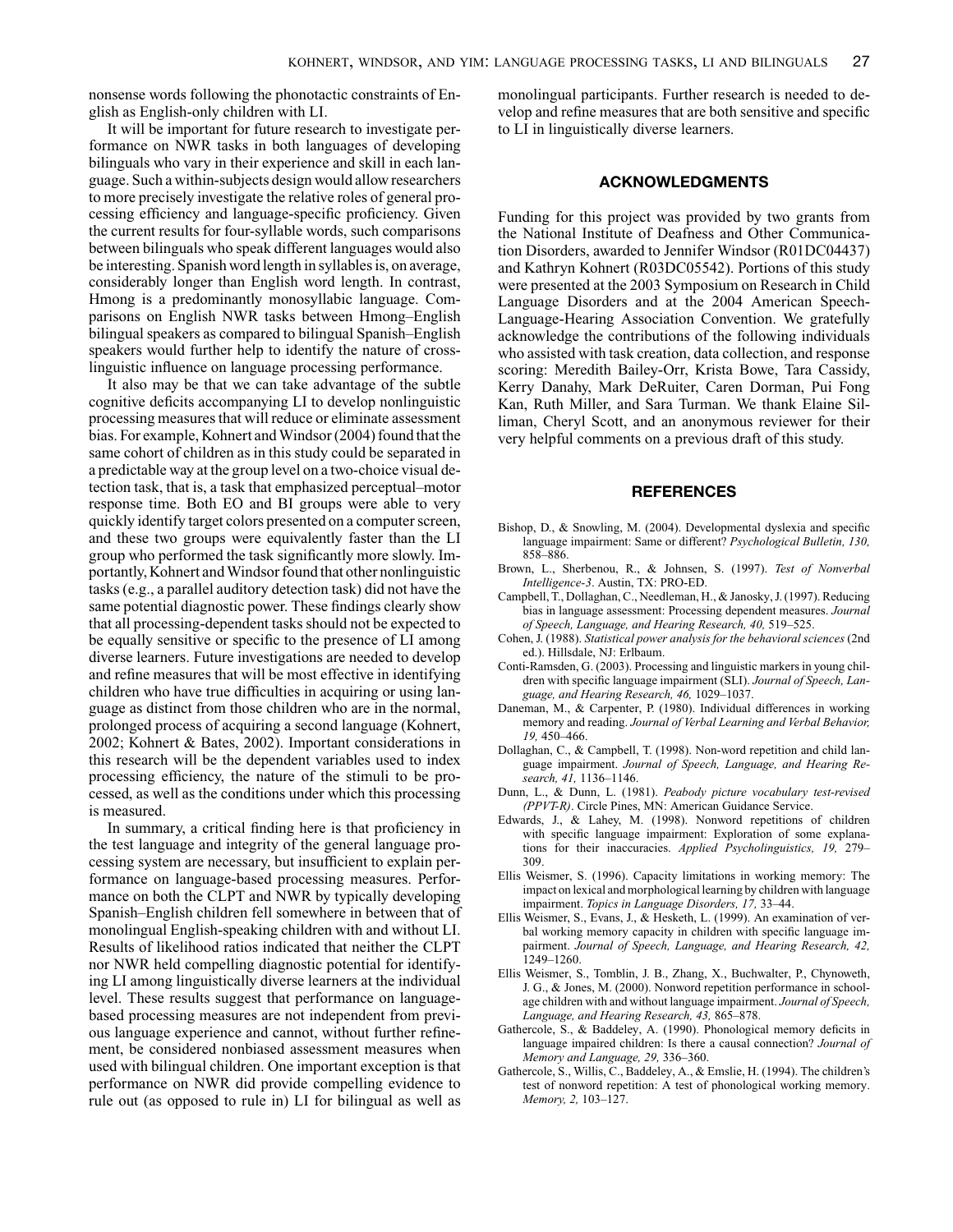- Gaulin, C., & Campbell, T. (1994). Procedure for assessing verbal working memory in normal school-age children: Some preliminary data. *Perceptual and Motor Skills, 79,* 55–64.
- Goldman, R., & Fristoe, M. (2000). *Goldman-fristoe test of articulation-2*. Circle Pines, MN: American Guidance Service.
- Gutiérrez-Clellen, V., Calderón, J., & Ellis Weismer, S. (2004). Verbal working memory in bilingual children. *Journal of Speech, Language, and Hearing Research, 47,* 863–876.
- Hammill, D., & Newcomer, P. (1988). *Test of Language Development 2-Intermediate*. Austin, TX: PRO-ED.
- Hayiou-Thomas, M. E., Bishop, D. V. M., & Plunkett, K. (2004). Simulating SLI: General cognitive processing stressors can produce a specific linguistic profile. *Journal of Speech, Language, and Hearing Research, 47,* 1347–1362.
- Hernandez, A. E., Bates, E., & Avila, L. (1994). Sentence interpretation in Spanish-English bilinguals: What does it mean to be in-between? *Applied Psycholinguistics, 15,* 417–466.
- Hollingshead, A. (1975). *Four factor index of social status*. New Haven, CT: Department of Sociology, Yale University.
- James, D., van Steenbrugge, W., & Chiveralls, K. (1994). Underlying deficits in language-disordered children with central auditory processing difficulties. *Applied Psycholinguistics, 15,* 311–328.
- Kail, R. (1994). A method for studying the generalized slowing hypothesis in children with specific language impairment. *Journal of Speech, Language, and Hearing Research, 37,* 418–421.
- Kohnert, K. (2002). Picture naming in early sequential bilinguals: A 1-year follow-up. *Journal of Speech, Language, and Hearing Research, 45,* 759–771.
- Kohnert, K. (2004). Children learning a second language: Processing skills in early sequential bilinguals. In B. Goldstein (Ed.), *Bilingual language development and disorders in Spanish-English speakers* (pp. 53–76). Baltimore: Brookes.
- Kohnert, K., & Bates, E. (2002). Balancing bilinguals II: Lexical comprehension and cognitive processing in children learning Spanish and English. *Journal of Speech, Language, and Hearing Research, 45,* 347– 359.
- Kohnert, K., & Windsor, J. (2004). The search for common ground—Part II: Nonlinguistic performance by linguistically diverse learners. *Journal of Speech, Language, and Hearing Research, 47,* 891–903.
- Kohnert, K., Windsor, J., & Miller, R. (2004). Crossing borders: Recognition of Spanish words by English-speaking children with LI. *Applied Psycholinguistics, 25,* 543–564.
- Laing, S., & Kamhi, A. (2003). Alternative assessment of language and literacy in culturally and linguistically diverse populations. *Language, Speech, and Hearing Services in Schools, 34,* 44–55.
- Leonard, L. (1998).*Children with specific language impairment*. Cambridge, MA: MIT Press.
- MacDonald, M. C., & Christiansen, M. H. (2002). Reassessing working memory: Comment on Just and Carpenter (1992) and Waters and Caplan (1996). *Psychological Review, 109,* 35–54.
- Miller, C., Kail, R., Leonard, L., & Tomblin, J. B. (2001). Speed of processing in children with specific language impairment. *Journal of Speech, Language, and Hearing Research, 44,* 416–433.
- Montgomery, J. W. (2002). Understanding the language difficulties of children with specific language impairments: Does verbal working memory matter? *American Journal of Speech-Language Pathology, 11,* 77– 91.
- Montrul, S. (2004). Subject and object expression in Spanish heritage speakers: A case of morphosyntactic convergence. *Bilingualism: Language and Cognition, 7,* 125–142.
- Paradis, J., & Crago, M. (2000). Tense and temporality: A comparison between children learning a second language and children with SLI. *Journal of Speech, Language, and Hearing Research, 43,* 834–847.
- Rodekohr, R., & Haynes, W. (2001). Differentiating dialect from disorder: A comparison of two processing tasks and a standardized test. *Journal of Communication Disorders, 34,* 255–272.
- Sackett, D., Haynes, R., Guyatt, G., & Tugwell, P. (1991). *Clinical epidemiology: A basic science for clinical medicine* (2nd ed.). Boston: Little, Brown and Company.
- Scarborough, H. (1998). Predicting the future achievement of second graders with reading disabilities: Contributions of phonemic awareness, verbal memory, rapid naming, and IQ. *Annals of Dyslexia, 48,* 115–136.
- Semel, E., Wiig, E., & Secord, W. (1997). *Clinical evaluation of language fundamentals-3: Spanish edition*. San Antonio, TX: The Psychological Corporation.
- Semel, E., Wiig, E., & Secord, W. (1995). *Clinical evaluation of language fundamentals-3*. San Antonio, TX: The Psychological Corporation.
- Silliman, E. R., Wilkinson, L. C., & Brea-Spahn, M. R. (2004). Policy and practices imperatives for language and literacy learning. In C. A. Stone, E. R. Silliman, B. J. Ehren, & K. Apel (Eds.), *Handbook of language and literacy* (pp. 97–129). New York: Guildford.
- Snowling, M., Chiat, S., & Hulme, C. (1991). Words, nonwords, and phonological processes: Some comments on Gathercole, Willis, Emslie, and Baddeley. *Applied Psycholinguistics, 12,* 369–373.
- Swanson, H. L., Sáez, L., Gerber, M., & Leafstedt, J. (2004). Literacy and cognitive functioning in bilingual and nonbilingual children at or not at risk for reading disabilities. *Journal of Educational Psychology, 96,* 3–18.
- Swisher, L., Plante, E., & Lowell, S. (1994). Nonlinguistic deficits of children with language disorders complicate the interpretation of their nonverbal IQ scores. *Language, Speech, and Hearing Services in the Schools, 25,* 235–240.
- Thorn, A., & Gathercole, S. (1999). Language-specific knowledge and shortterm memory in bilingual and non-bilingual children. *The Quarterly Journal of Experimental Psychology, 52,* 303–324.
- Tomblin, J. B., Records, N. L., Buckwalter, P., Zhang, X., Smith, E., & O'Brien, M. (1997). Prevalence of specific language impairment in kindergarten children. *Journal of Speech, Language, and Hearing Research, 40,* 1245–1260.
- Tomblin, J. B., Zhang, X., Buckwalter, P., & Catts, H. (2000). The association of reading disability, behavioral disorders, and language impairment among second grade children. *Journal of Child Psychology and Psychiatry, 41,* 473–482.
- Vellutino, F., Fletcher, F., Snowling, M., & Scanlon, D. (2004). Specific reading disability (dyslexia): What have we learned in the past four decades? *Journal of Child Psychology and Psychiatry, 45,* 2–40.
- Wallace, G., & Hammill, D. (1994). *Comprehensive Receptive and Expressive Vocabulary Test (CREVT)*. Austin, TX: PRO-ED.
- Windsor, J. (2002). Contrasting general and process-specific slowing in language impairment. *Topics in Language Disorders, 22,* 49–61.
- Windsor, J., & Hwang, M. (1999). Children's auditory lexical decisions: A limited processing capacity account of language impairment. *Journal of Speech, Language, and Hearing Research, 42,* 990–1002.
- Windsor, J., & Kohnert, K. (2004). The search for common ground—Part I: Lexical performance by linguistically diverse learners. *Journal of Speech, Language, and Hearing Research, 47,* 877–890.
- Woodcock, R. (1987). *Woodcock Reading Mastery Tests—Revised*. Circle Pines, MN: American Guidance Service.
- Woodcock, R. (1991). *Woodcock Language Proficiency Battery—Revised*. Allen, TX: DLM Teaching Resources.

## **About the Authors**

**Kathryn Kohnert,** Ph.D., CCC-SLP is Associate Professor in the Department of Speech-Language-Hearing Sciences, affiliate member of the graduate faculty in English as a Second Language, and Codirector of the *Center for Cognitive and Social Processes in Language* at the University of Minnesota. She was awarded a McKnight Professorship in 2003 for her research program, which investigates typical language learning and language impairments in diverse populations from a general cognitive processing perspective.